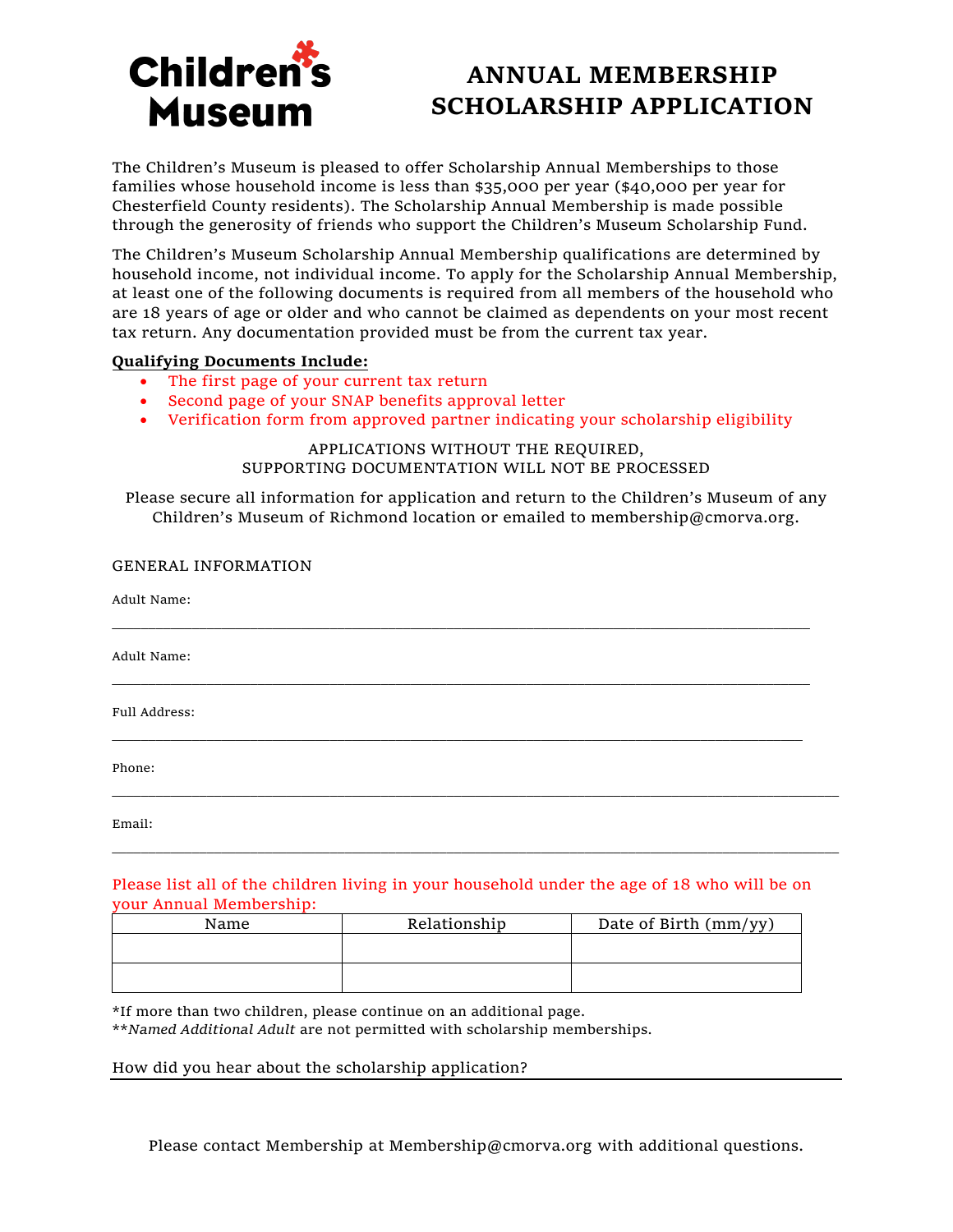$Signature: \begin{tabular}{@{}l@{}} \hline \rule{0.2cm}{0.2cm} \hline \rule{0.2cm}{0.2cm} \hline \rule{0.2cm}{0.2cm} \rule{0.2cm}{0.2cm} \hline \rule{0.2cm}{0.2cm} \rule{0.2cm}{0.2cm} \rule{0.2cm}{0.2cm} \rule{0.2cm}{0.2cm} \rule{0.2cm}{0.2cm} \rule{0.2cm}{0.2cm} \rule{0.2cm}{0.2cm} \rule{0.2cm}{0.2cm} \rule{0.2cm}{0.2cm} \rule{0.2cm}{0.2cm} \rule{0.2cm}{0.$ 

Date: \_\_\_\_\_\_\_\_\_\_\_\_\_\_\_\_\_\_\_\_\_

This signature verifies you have read and understand the terms and guidelines set forth in this form, as well as your consent to provide copies of necessary documentation.